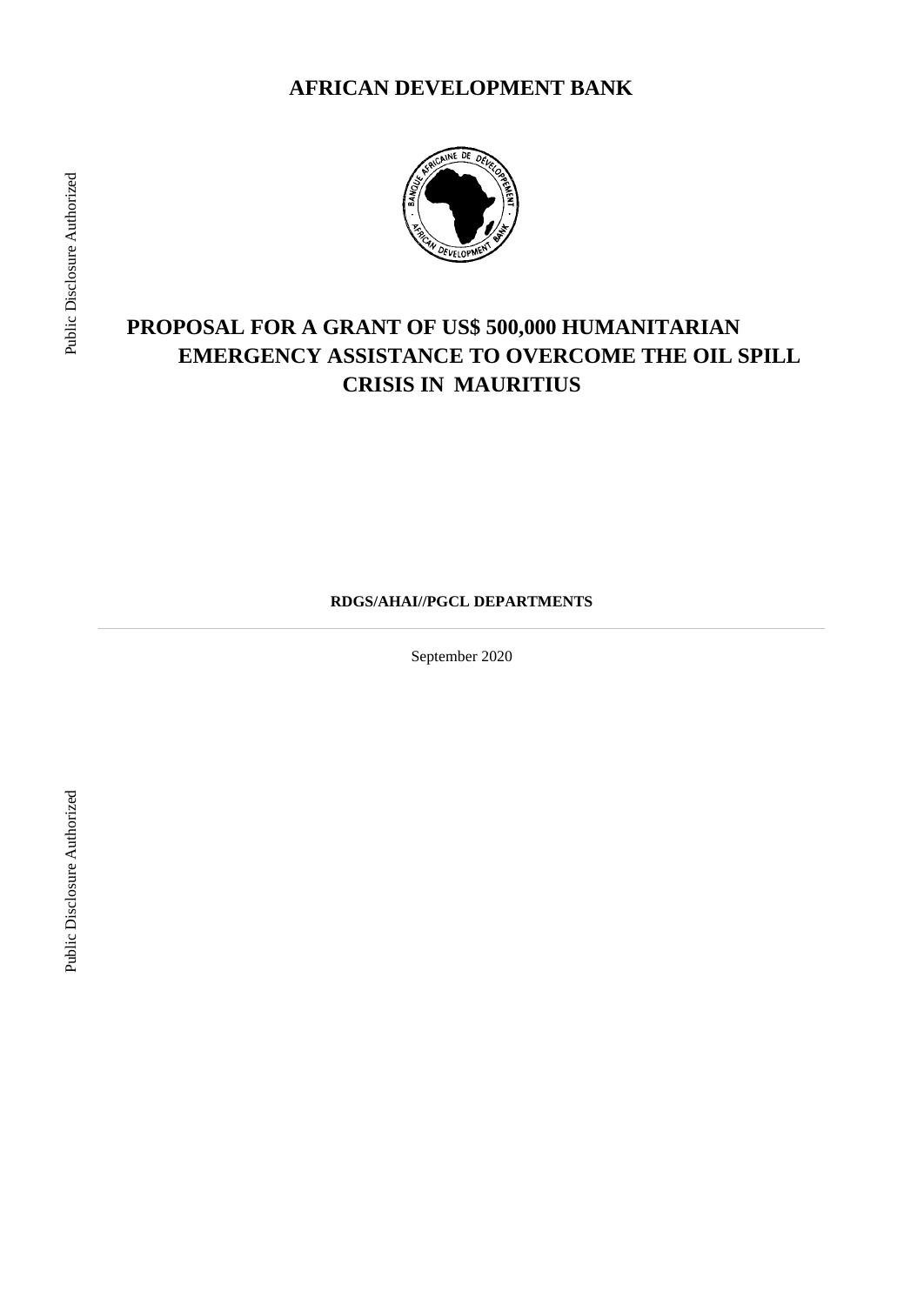## **ACRONYMS AND ABBREVIATIONS**

| ADF          | African Development Fund                           |
|--------------|----------------------------------------------------|
| AfDB         | <b>African Development Bank</b>                    |
| DaLA         | Damages and Loss Assessment                        |
| <b>DMA</b>   | <b>Disaster Management Authority</b>               |
| <b>DPG</b>   | Development Partner Group                          |
| GoM          | <b>Government of Mauritius</b>                     |
| <b>IMO</b>   | International Maritime Organisation                |
| NCC          | <b>National Crisis Committee</b>                   |
| <b>NCP</b>   | National Contingency plan                          |
| <b>SRF</b>   | Special Relief Fund                                |
| <b>UN</b>    | <b>United Nations</b>                              |
| <b>UNDP</b>  | <b>United Nations Development Programme</b>        |
| <b>UNEP</b>  | United Nations Environmental Programme             |
| <b>USAID</b> | United States Agency for International Development |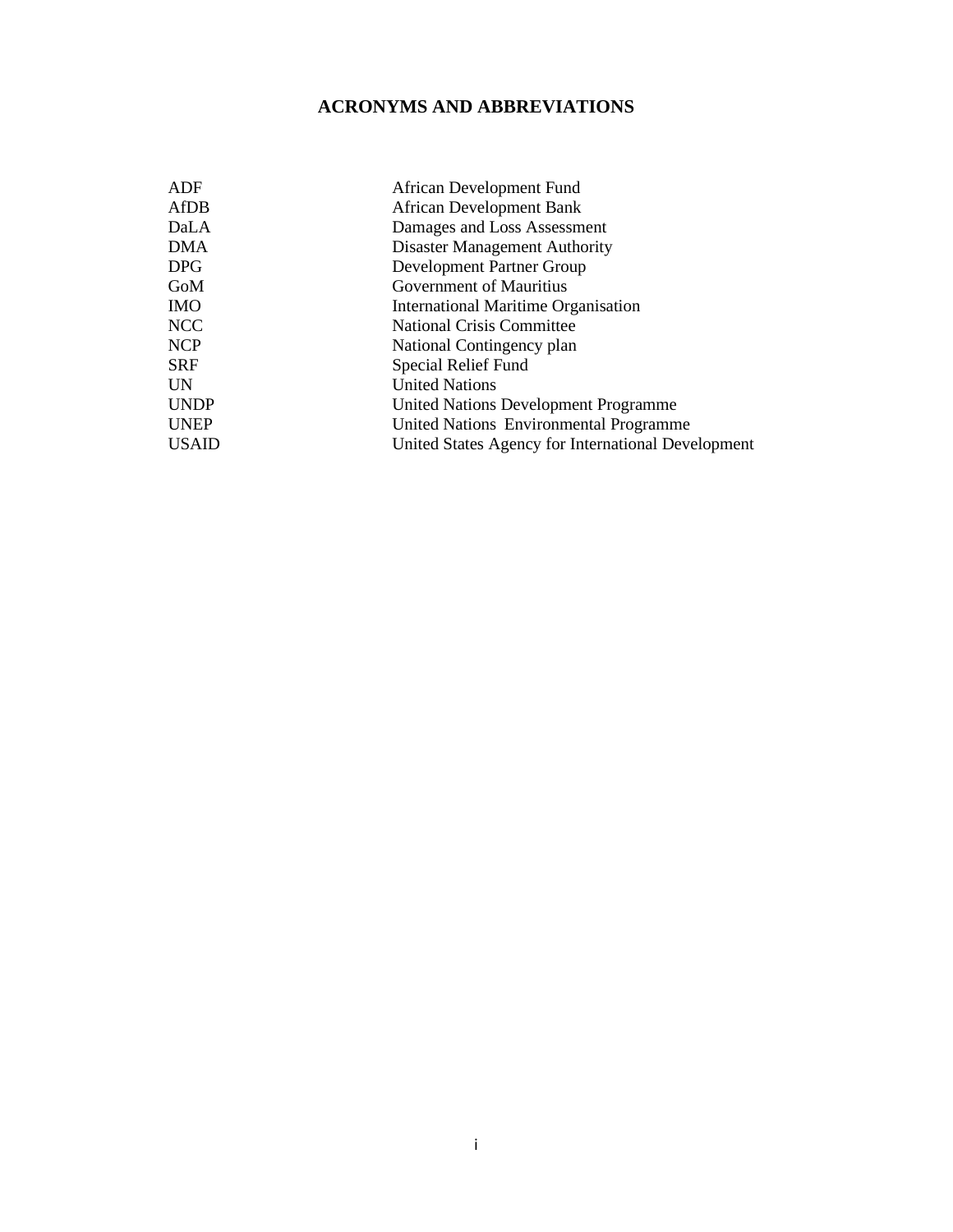## **Simplified Result-Based Logical Framework (LogFrame)**

| Country and Project Name: The Republic of Mauritius - Humanitarian Emergency Assistance to Overcome the Oil Spill Crisis in Mauritius<br><b>Purpose of the Project:</b> To restore livelihoods and marine life in areas affected by the oil spill                     |                                                                                                                                                                                                           |                                                                                                                                                                                                                                                          |                                                          |                                                                                                                                      |                                                                                               |                                                                                                                             |  |  |
|-----------------------------------------------------------------------------------------------------------------------------------------------------------------------------------------------------------------------------------------------------------------------|-----------------------------------------------------------------------------------------------------------------------------------------------------------------------------------------------------------|----------------------------------------------------------------------------------------------------------------------------------------------------------------------------------------------------------------------------------------------------------|----------------------------------------------------------|--------------------------------------------------------------------------------------------------------------------------------------|-----------------------------------------------------------------------------------------------|-----------------------------------------------------------------------------------------------------------------------------|--|--|
|                                                                                                                                                                                                                                                                       | <b>RESULT CHAIN</b>                                                                                                                                                                                       | PERFORMANCE INDICATORS                                                                                                                                                                                                                                   |                                                          |                                                                                                                                      | <b>Mean Of</b>                                                                                | <b>Risk and Mitigation</b>                                                                                                  |  |  |
|                                                                                                                                                                                                                                                                       |                                                                                                                                                                                                           | <b>Indicator</b>                                                                                                                                                                                                                                         | <b>Baseline</b><br><b>Target</b>                         |                                                                                                                                      | <b>Verification</b>                                                                           | <b>Measures</b>                                                                                                             |  |  |
| IMPACT                                                                                                                                                                                                                                                                | 1.0 Restored livelihoods,<br>environments and marine life<br>in the affected areas.                                                                                                                       | 1.1 Percentage of vulnerable<br>population/communities affected<br>by the spill                                                                                                                                                                          | $<$ 30%                                                  | $<$ 5%) of which<br>50% are women                                                                                                    | NCC/UN<br>Completion<br>Reports                                                               |                                                                                                                             |  |  |
| <b>OUTCOME</b>                                                                                                                                                                                                                                                        | 2.0 Cleaned up beaches,<br>lagoons and fishing grounds<br>affected<br>2.1 Removal and disposal of<br>hazardous waste<br>2.2 Identification affected<br>families and communities and<br>assessment of loss | 2.0 Area in sq. miles of<br>beaches/lagoon cleaned.<br>2.1 Amount of hazardous waste<br>(liquid waste and contaminated<br>solid waste) removed and disposed<br>of the affected region.<br>2.2 Percentage of affected<br>families/communities identified. | $\boldsymbol{0}$<br>$\overline{0}$<br>$\mathbf{0}$       | 10,000<br>5,000 mt<br>$<$ 50%                                                                                                        | Daily air and<br>water quality<br>monitoring<br>reports.<br>Progress<br>assessment<br>reports | Risk: Lack of<br>coordination of response<br>efforts; Bad weather<br>Mitigation: Joint action<br>through the DPG and<br>NCC |  |  |
| 3.0 Advisory and technical<br>support to salvaging and<br>cleaning efforts<br>efforts<br><b>OUTPUTS</b><br>3.1 Advisory and technical<br>support on Damage & Loss<br>Assessment<br>loss assessment<br>3.2 Socio-economic impact<br>assessments<br>and social impacts. |                                                                                                                                                                                                           | 3.0 Number of expert man days<br>provided in salvaging and cleaning<br>3.1 number of expert man days<br>provided in support to damage and<br>3.2 Number of assessment reports<br>and action plans - environmental                                        | $\overline{0}$<br>$\boldsymbol{0}$<br>$\boldsymbol{0}$   | 90<br>60<br>5                                                                                                                        | NCC/UN<br>Reports                                                                             | Risk: Delays in<br>recruitment of<br>expertise/advisory<br>services.<br>Mitigation: Use of UN<br>system                     |  |  |
| <b>KEY ACTIVITIES:</b><br>Acquisition consultancy on DaLA and socio-economic, environmental impact<br>assessment:<br>Salvaging and cleaning efforts;<br>undertaking the Damages and Losses Assessment (DaLA) and other<br>2.<br>impact assessments;                   |                                                                                                                                                                                                           |                                                                                                                                                                                                                                                          | <b>INPUTS:</b><br>Admin. costs (8%)<br><b>Total Cost</b> | Salvaging and cleaning services<br>Damage and loss assessment/<br>Source of Finance: Special Relief Fund (SRF) - US\$ 500,000 (100%) |                                                                                               | US\$ 300,000<br>US\$ 160,000<br>US\$ 40,000<br>US\$ 500,000                                                                 |  |  |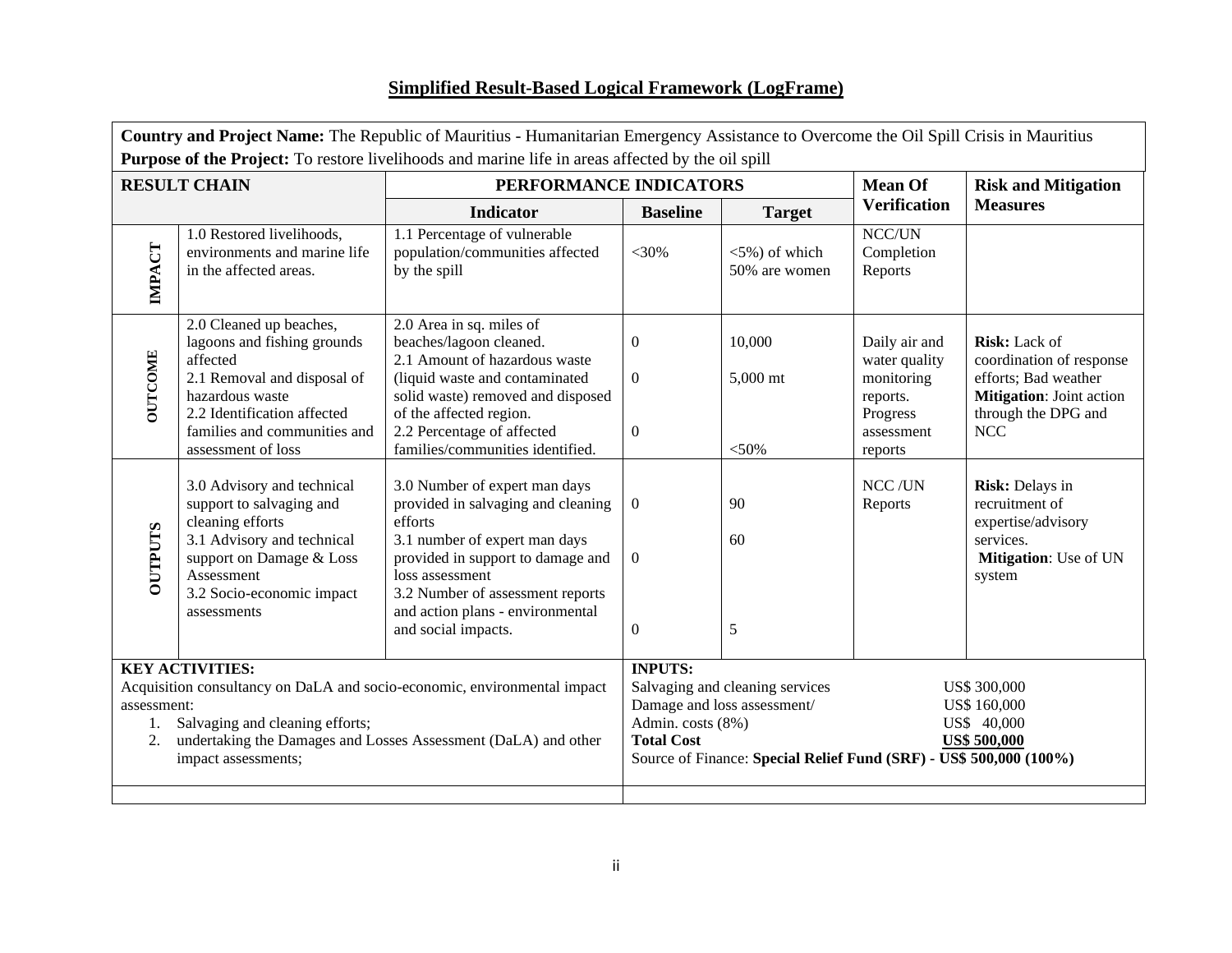#### **1. BACKGROUND**

#### **1.1 The Oil Spill**

1.1.1 More than 1,000 tons of fuel have leaked into the Indian Ocean from the bulk carrier vessel, MW Wakashio, which ran aground on the south-east coast of Mauritius on 25 July 2020. The vessel was on its way from China to Brazil and using the highly popular shipping route through the southwest Indian Ocean region. The Mauritian Authorities and environmental experts initially feared the ship would break up and result in an even greater leak and inflict potentially catastrophic damage on the island's coastline. The vessel has since split into two and the larger segment of the wreckage has been sunk, after rescue teams were able to pump out some 3,800 tons of fuel oil. The Island economy depends crucially on the ocean for many activities and environmental resources including food and tourism, the coastline boasting some of the finest coral reefs in the world. Mauritius is a worldwide renown conservation success story and this latest crisis threatens the island economy's unique ecosystem. Furthermore, the general population health and wellbeing is at risk from severe illnesses associated with leaked oil and other pollutants.

1.1.2 Immediately after the spill, the Government of Mauritius (GoM) declared a state of environmental emergency. The Mauritian Prime Minister, Pravind Jugnauth, made an urgent international appeal for help to stop the ecological and economic damage arising from the spill. Specialized teams from Britain, Japan, France, India and other countries arrived in the country to support the Government deal with the spill. The efforts are being coordinated by the National Crisis Committee (NCC), which has been providing daily updates on the emergency. Local and international NGO's, volunteers, service providers and communities around the area of the spill have been providing much needed support on clean-up activities. The UN has set up a field office at the blue bay fishery office where UN experts and emergency relief teams from other countries work closely with the authorities. According to the NCC, a total of 1,122 tons of liquid waste and 792 tons of contaminated solid waste has so far been carted away from the area. The Monitoring of the quality of the air in the area, and the analysis of sea water for oil and grease contents is ongoing.

1.1.3 Besides immediate technical and material assistance, Mauritius will require support to deal with the long-term effects of the spill, especially on the environment and the local communities. This funding proposal report is for the provision of immediate emergency assistance to the GoM to deal with the devastating oil spill. It constitutes the Bank's response to the emergency appeal by the GoM and will be provided as part of the Development Partners Group (DPG) coordinated emergency relief and support efforts.

#### **1.2 Overview of the Appeal for Emergency Assistance**

1.2.1 On Friday 7 August 2020, the GoM announced a state of environmental emergency owing to the oil spill on its shores along the Indian ocean. The GoM has the overall responsibility to respond to the oil spill in the country pursuant to the Constitution and the Environmental Protection Act. The Government recognizes that responding to the spill requires 'collaboration and coordination among many parties on international, national, regional, state, and local level; including the private sector'. The Government has subsequently laid out elaborate plans to deal with the spill and outlined the assets, expertise as well as the organizational structures required. GoM made an international appeal for help in areas including personnel, equipment and experts in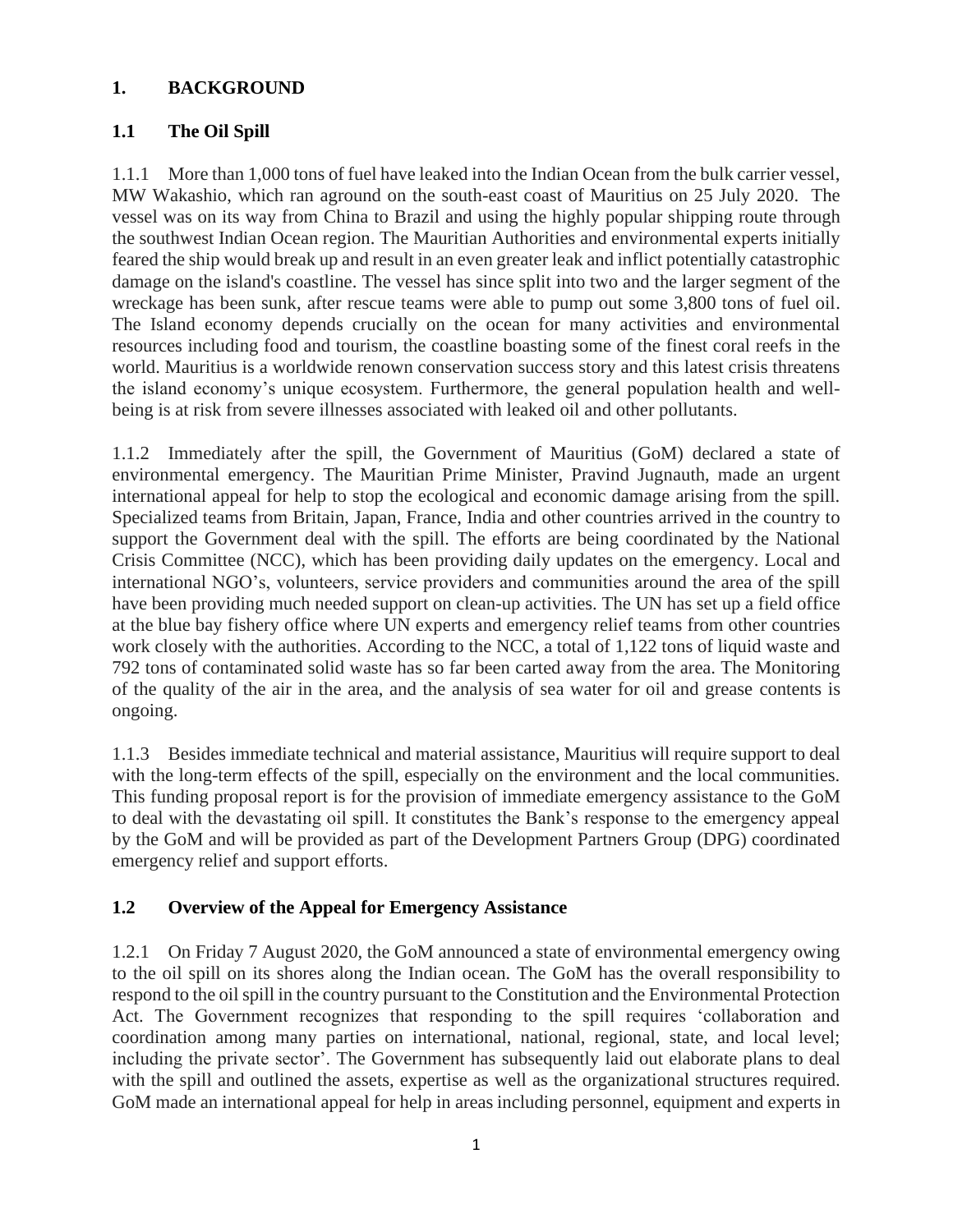oil spill combat, pollution monitoring, environmental protection, and evaluation of damages to the environment (Annex 1).

1.2.2 Some international support has been forthcoming, with bilateral partners France, India, Japan and the UK having provided technical, material and financial support thus far. Countries in the Region such as Madagascar, Mozambique, Seychelles and South Africa are also on high alert, given their proximity to the site of the damaged vessel. Development partners' support is being coordinated by the United Nations (UN), with the support of the International Maritime Organization (IMO), UNDP and UNEP/OCHA Joint Environment Unit. These agencies have already identified and secured the required expertise and committed funding to activities related to cleaning up and restoration, monitoring capacity, environmental and pollution impact assessments.

1.2.3 In light of ongoing efforts to support Mauritius avert a potential environmental and socioeconomic catastrophe resulting from the oil leakage, the Bank is looking to participate in the DPG coordinated emergency relief and support efforts. Following consultations with the Authorities and fellow development partners it was agreed that the Bank contributes towards the overall DPG's emergency relief resources envelope. The Bank's funding would contribute primarily to the following activities: (i) Salvaging and cleaning efforts and (ii) undertaking the Damages and Losses Assessment (DaLA) and other socio-economic and environmental impact assessments.

### **1.3 Justification for Emergency Assistance**

1.3.1 The proposed Bank support will complement the on-going activities the Government of Mauritius, development partners and other actors aimed at mitigating the negative effects of the oil spill. The emergency assistance by the Bank will contribute to the overall kitty by development partners under the leadership of the UN.

1.3.2 The proposal is justified as it fulfils the three criteria required to qualify for the Bank Group assistance: (i) the emergency situation is of a scale which is clearly beyond the capacity of the Government; (ii) the proposed activities can be carried out expeditiously and effectively within the required time frame; and (iii) the emergency relief assistance aims at restoring a degree of normalcy in both the social and economic life of the affected populations and ecosystems as quickly as possible. The proposal complies with the provisions of the Revised Policy Guidelines and Procedures for Emergency Relief Assistance, and General Regulations of the Special Relief Fund (ADB/BD/WP/2008/211/Rev.1). Specifically, it is covered under "accidents" - situations caused by inadvertent and unforeseeable events resulting in damage to public utilities, services and productive entities in RMCs".

#### **1.4 Bank's Ongoing Portfolio in Mauritius**

1.4.1 As at 1 August 2020, there were 4 ongoing operations in the country valued at UA 332.5 million (USD 458.8 million), with a disbursement ratio of 100%. The operations are all funded through the ADB window. The Bank Boards of Directors approved the COVID-19 Crisis Response Budget Support Operation for Mauritius UA 150.5 million (USD 205 million) on 22 May 2020. The full amount of the loan was disbursed on 29th June 2020. Since its first project in 1975, the Bank Group has provided significant and diversified support to the country's development efforts, approving a total of 38 operations comprising 26 projects, four (4) policy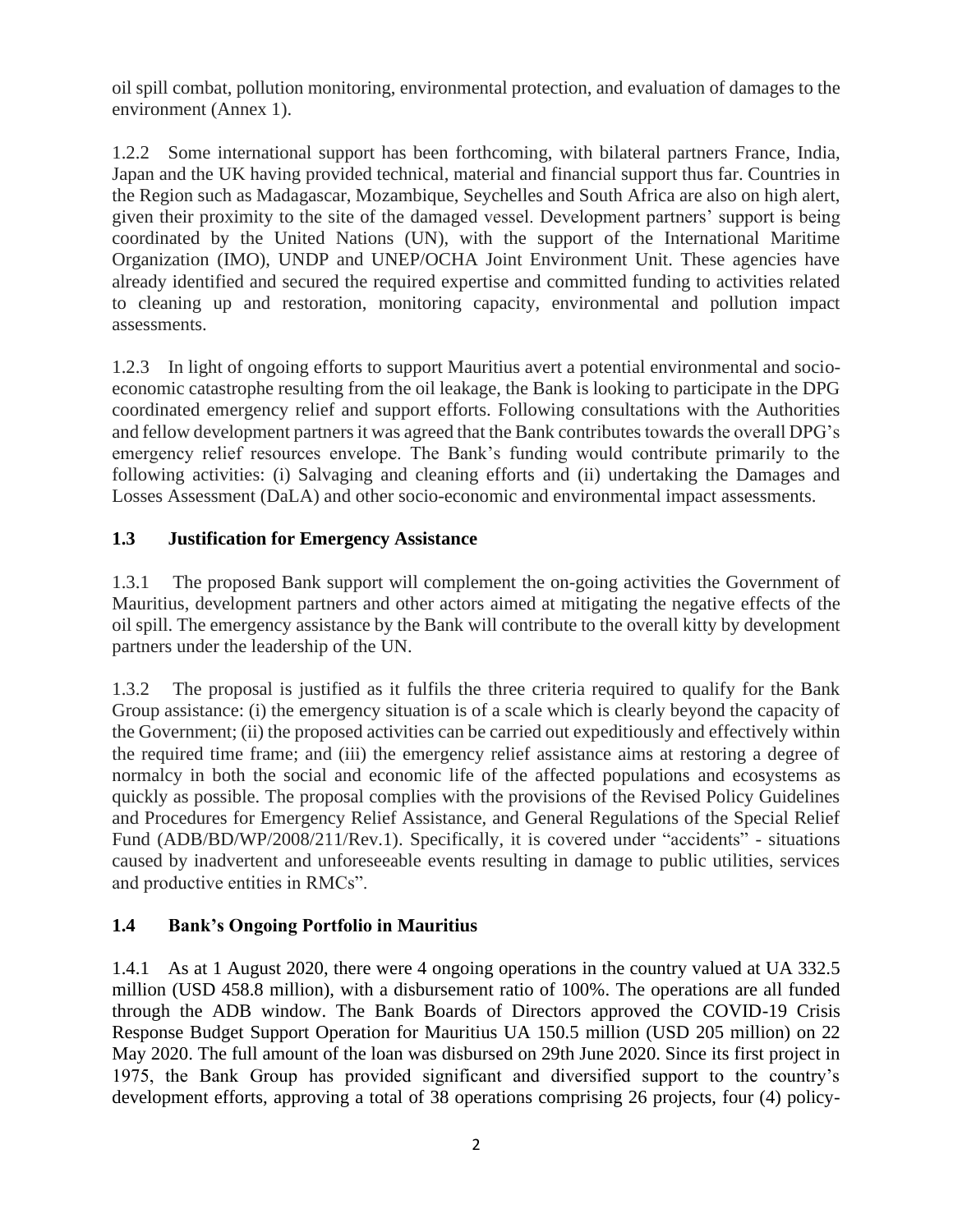based operations, three (3) economic sector studies and five (5) lines of credit with an estimated total committed amount of UA 1.06 billion (USD 1.46 billion).

## 2. **PROPOSED EMERGENCY ASSISTANCE OPERATION**

## **2.1 Objectives and Description of Emergency Relief Assistance**

2.1.1 The objective of the proposed Bank Group Emergency Relief Assistance is to contribute to the on-going efforts by the Government of Mauritius, Development Partners, the private sector, local and international NGOs and other actors to mitigate the impact the recent oil spill. The Bank's relief assistance will support the GoM's clean-up efforts and help stop the ecological and economic damage to the island nation. The grant relief funds provided by the Bank are restricted and earmarked for the purposes of urgent humanitarian assistance to the affected communities and restoration of the ecosystem. Bank resources will be used for: urgent assistance to the affected populations/communities for livelihood and ecosystem restoration and for undertaking the damages and losses Assessment (DaLA) and other relevant socio-economic and environmental impact assessment of the oil spill.

2.1.2 The Bank's identified areas of intervention are an integral part of the short-medium term actions that have been agreed upon by the DPG. DPG has identified the following critical areas of need: (i) Supporting the response teams on site including the National Guard, Special Mobile Forces and other actors; (ii) Environmental, economic and social impact response in order to protect sensitive natural, recreational, and cultural areas and resources; mitigate collateral harm; and facilitate environmental recovery, (iii) forensic and claims to support related legal issues, and (iv) Coordinating and strategic planning. Members of the DPG include the EU, Australia, France, India and Japan. The World Bank and the IMF are also expected to lend their support. Bank support will be channeled through the DPG.

2.1.3 Bank support will be directed to the most affected areas around the pristine lagoons of Blue Bay, Pointe d'Esny and Mahebourg where communities are suffering from water and air pollution, with dire consequences for livelihoods, especially food security and health. Fishing and tourism activities in these areas have severely been affected as the authorities have ordered fishermen and tourist operators to clear the area, and people to stay away from the beaches and lagoons. This has implications on families who depend on these activities including women and youth. The rich fauna and marine life in the environmentally protected area has also been affected. There are recent media reports of dead dolphins on the coast of Mauritius that are being linked to the oil  $\text{spill}^1$ .

## **2.2 Institutional Arrangements**

2.2.1 According to the *Bank's Revised Policy Guidelines and Procedures for Emergency Relief Assistance and General Regulations of the Special Relief Fund,* (ADB/BD/WP/2008/211/Rev.1 and ADF/BD/WP/2008/173/Rev.1), implementation of emergency humanitarian relief assistance are to be entrusted to a suitable Government institution which in this case is the Ministry of Environment, Solid Waste Management and Climate Change. To respond to the current crisis, the

https://www.bbc.com/news/world-africa-539177931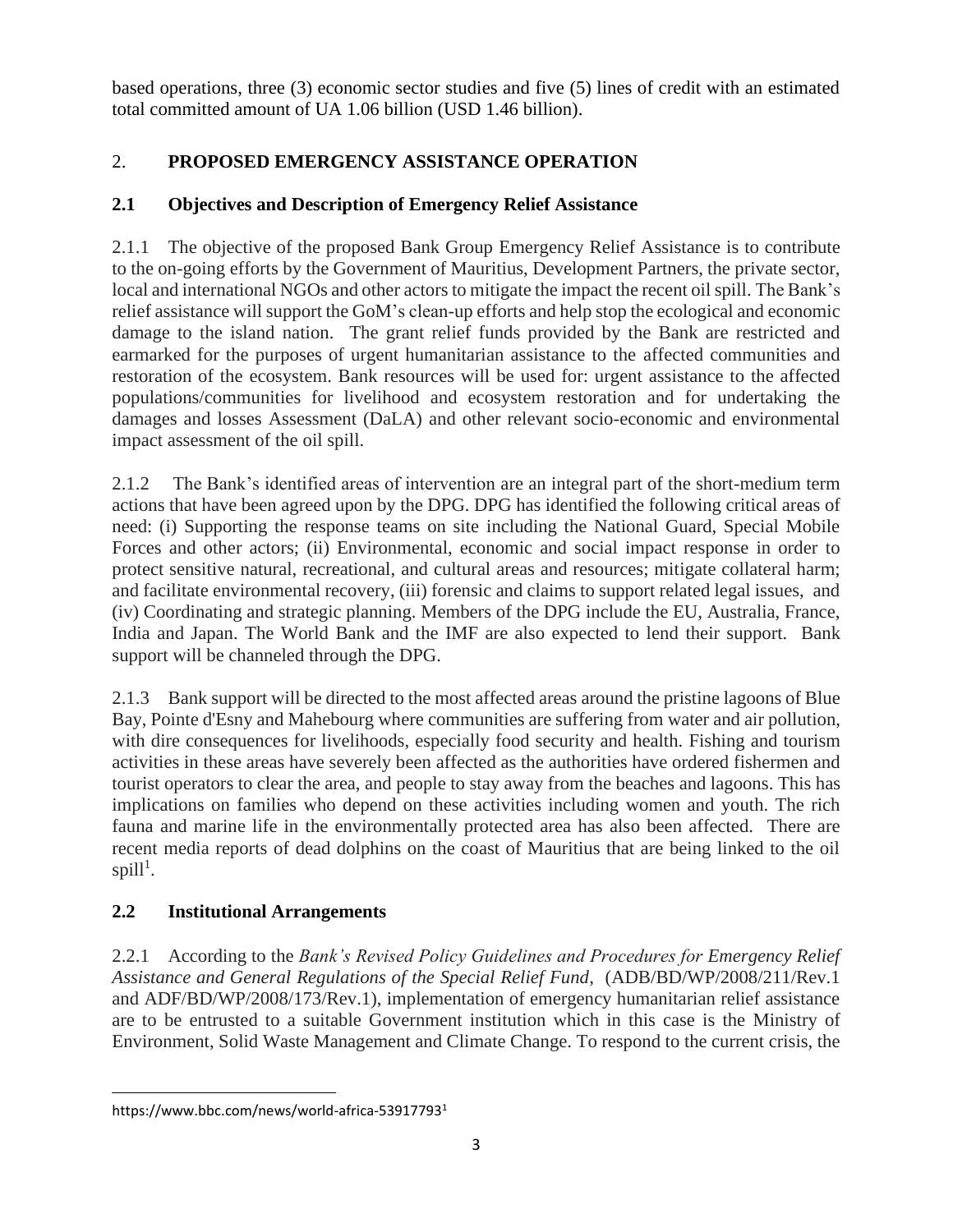Government established the National Crisis Committee (NCC) which is coordinating the crisis response.

2.2.2 To ensure maximum coordination and that Bank support reaches the target beneficiaries and areas expeditiously, the Bank will channel its support through the DPG which is being coordinated by UNDP. Following consultations with the Authorities and Development Partners it was agreed that the Bank contribute towards the overall DPG's emergency relief resources envelope. The United Nations Development Program (UNDP) will be the Executing Agency. UNDP is charging all Partners channeling resources through them a fee of 8 percent. A tripartite letter of agreement will be signed between the Bank, the Government of Mauritius and UNDP outlining the terms and conditions for the grant, responsibilities, and obligations of each party.

#### **2.3 Cost and Financing Arrangements**

2.3.1 The total cost of this Emergency Assistance to Mauritius is estimated at Five Hundred Thousand United States Dollars (US\$ 500,000). The breakdown of the support is shown in Table 1 below. The proposed operation will wholly (100%) be financed from the Bank's Special Relief Fund (SRF). The categories of expenditure for the operation are shown in Table 2 below. Detailed cost table (DCT) is reproduced in Annex 2.

| N <sub>0</sub> | <b>Item Description and Category of</b><br><b>Expenditure</b>                 | Unit | Qty | <b>Unit Cost</b><br>(USD) | <b>Total Cost</b><br>(USD) |
|----------------|-------------------------------------------------------------------------------|------|-----|---------------------------|----------------------------|
|                | Salvaging and cleaning services                                               |      |     | 300,000                   | 300,000                    |
| $\overline{2}$ | Damages and Loss Assessment (DaLA) and<br>other impact assessments – Services |      |     | 160,000                   | 160,000                    |
| 3              | Admin. costs (8%)                                                             |      |     | 40,000                    | 40,000                     |
| 4              |                                                                               |      |     | 500,000                   | 500,000                    |
|                | 500,000                                                                       |      |     |                           |                            |

|  | Table 1: | Breakdown of Project Cost (SRF) |  |  |  |
|--|----------|---------------------------------|--|--|--|
|--|----------|---------------------------------|--|--|--|

*Legend: LS = Lump Sum; No = Number; and Qty = Quantity*

|--|

| <b>Category of Expenditure</b> | <b>Amount</b> (USD) |
|--------------------------------|---------------------|
| l. Services                    | 460,000             |
| 2. Administrative costs        | 40,000              |
| <b>Total Cost (USD)</b>        | 500,000             |

#### **2.4 Implementation Schedule**

2.4.1 The implementation period for this emergency operation will not exceed 6 months from 15<sup>th</sup> September 2020 to 15<sup>th</sup> March 2021. The key implementation stages and indicative deadlines are shown below: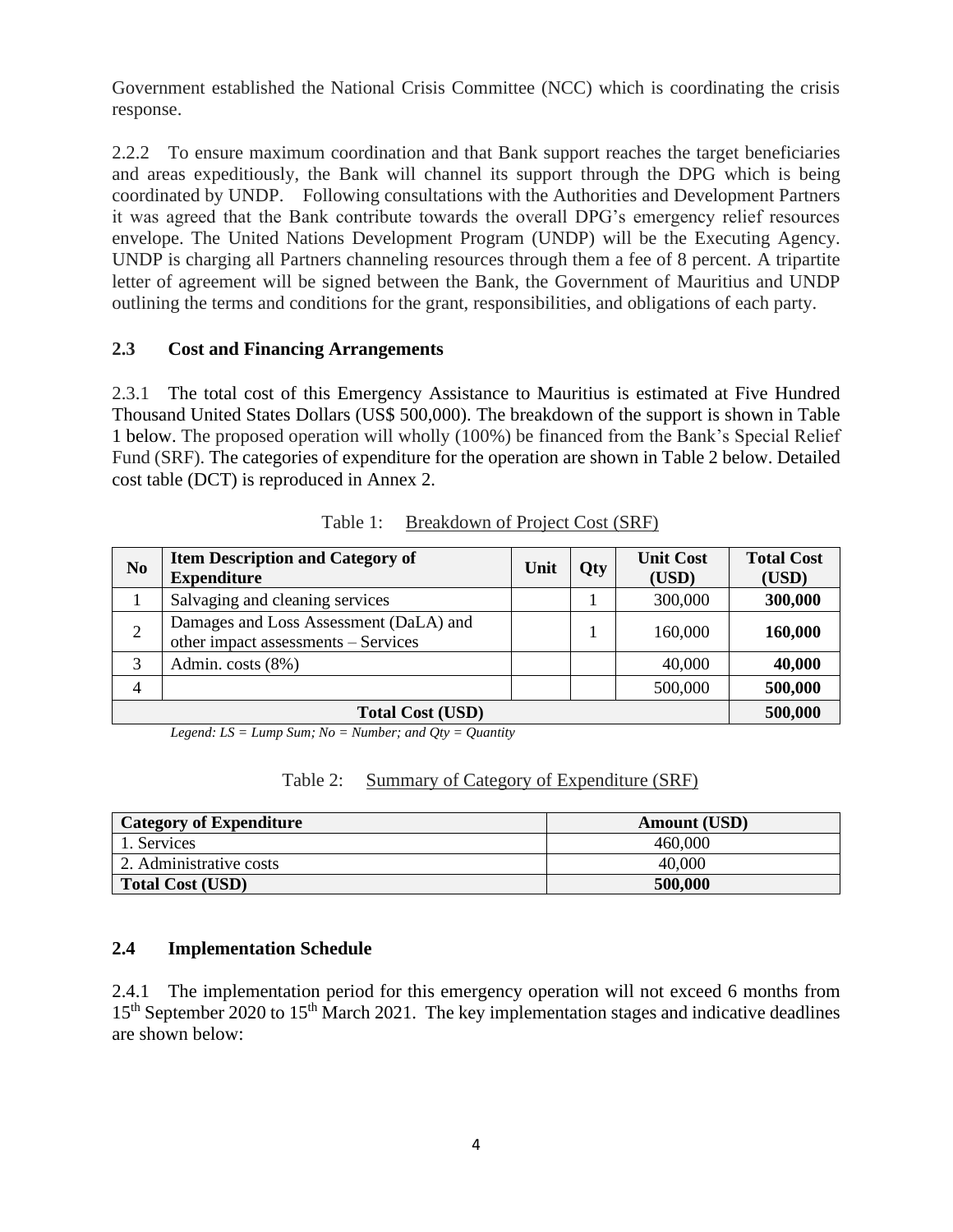| <b>Activity</b>                                     | <b>Reporting Entity</b> | <b>Target Deadlines</b>    |
|-----------------------------------------------------|-------------------------|----------------------------|
| <b>Approval of SRF Grant</b>                        | AfDB                    | 15 September, 2020         |
| Signing of the Tripartite Letter of AfDB/Government |                         | 20 September, 2020         |
| Agreement                                           |                         |                            |
| Disbursement request                                | UN/Government           | October, 2020              |
| Implementation activities                           | NCC/GoM                 | October 2020 to March 2021 |
| Receipts of Final Reports                           | ĴΝ                      | April 2021                 |

Table 3: Provisional Implementation Schedule

#### **2.5 Procurement Arrangements**

2.5.1 Bank resources will be used to procures the services outlined in section 2.3 above. The UNDP will procure the services required to respond to the oil spill. In order to ensure efficient implementation, procurement will be done in accordance with the provisions of the Procurement Policy for Bank Group funded operations dated October 2015 (The Policy). In line with articles 5.3 (e) and 6.5 of the Policy and section A2.5 of Chapter A2 of Volume 1, Part A of the Operations Manual (OPM), the UNDP will use its own procurement and eligibility rules for all procurements planned under this project as described in section 2.3 above and in Annex 3.

2.5.2 The Bank and UNDP have signed a Fiduciary Principle Agreement (FPA) in August 2017 which provides assurances for sound fiduciary framework and accountability and oversight framework. UNDP has sound procurement systems and appropriate procedures which are based on economy and efficiency, value for money, is transparent to the maximum extent possible and consistent with procurement best practices. The system provides appropriate processes and structures for monitoring and evaluation of procurement actions and performance and enable reporting of problems and complaints to officials with authority to address such problems based on appropriate mechanisms and in a timely manner and, where appropriate, provide for remedies. Furthermore, the FPA provides for addressing fraud and corruption activities.

2.5.3 All procurement to be undertaken is contained in Annex 3. A Tripartite Funding and Implementation Agreement to be signed, binding the Bank, the Republic of Mauritius and UNDP, which outlines the purpose of the cooperation between the three parties, the role of each of the party, and the modalities for implementation of the project

#### **2.6 Financial Management, Disbursement and Auditing Arrangements**

2.6.1 UNDP will be responsible for the overall implementation of the Project and will oversee the financial management aspects of the grant. UNDP will designate appropriately qualified and experienced financial management personnel to perform the related financial management tasks covering budgeting, accounting, financial reporting, internal controls and disbursements. The project will comply with the existing requirements prescribed in the UNDP financial management policies and procedures. In line with the Fiduciary Principles Agreement entered into between AfDB and UNDP, the latter will ensure the adequacy of financial arrangements to facilitate the preparation of regular, timely and reliable financial statements; support the provision of a complete, true and fair record of all transactions and balances, safeguard assets and have the appropriate internal and external auditing arrangements.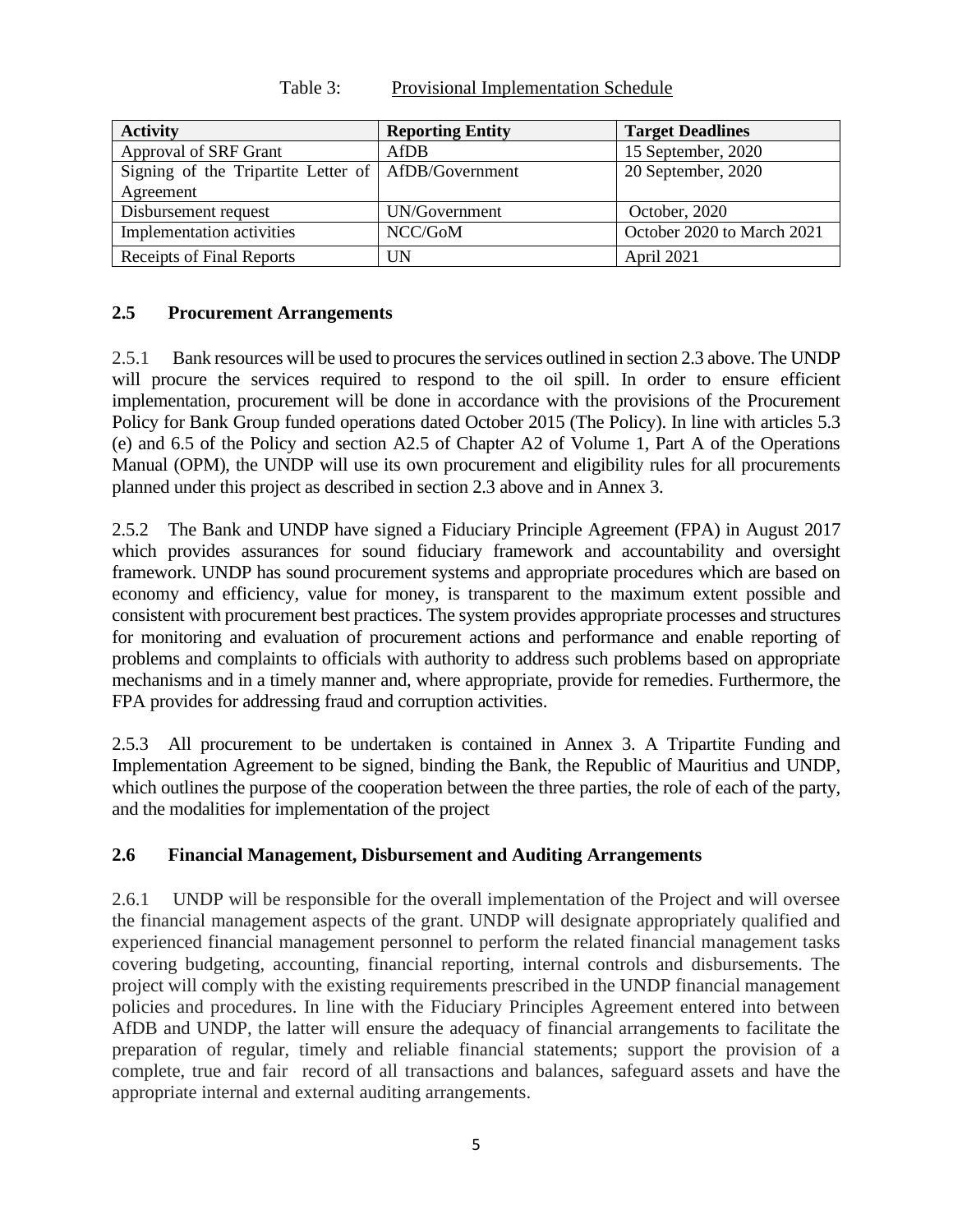2.6.2 UNDP will be required to prepare and share with both government and the Fund, an interim financial report on completion of the six-month implementation period, reflecting the receipts and expenditure related to the grant. The interim financial report will be due for submission within forty-five (45) days after the end of the reporting period. Not later than eighteen months after the completion of the activities under the grant, UNDP will be required to submit the final financial statements covering the activities of the grant to the Government of Mauritius and the Fund. Both the interim and the final financial statements will be provided in the standard format of UNDP. A designated financial officer authorized by UNDP will certify the financial statements.

2.6.3 The funds will be subject exclusively to the internal and external auditing procedures provided for in the UNDP financial regulations. UNDP will also make available to the Government of Mauritius and the Fund, a copy of its audited financial statements and the report issued by the UN Board of Auditors for the financial years during which the grant operations subsist. The audit report will be made available to the government and the Bank within thirty days of presentation to the Executive Board of UNDP. In the event that the external audit report contains observations pertaining to the use of the grant, such information shall be promptly made available to both the Government of Mauritius and the Fund, in accordance with the UNDP information policies.

2.6.4 The funds will be disbursed to UNDP in one tranche in the account designated in the Tripartite Funding and Implementation Agreement. Disbursement will be affected in accordance with the provisions of the Bank's Disbursement Handbook, after Board Approval of the grant and signature of the Tripartite Agreement.

### **2.7 Environmental and Social Safeguards**

2.7.1 The category of this operation is confirmed as 3 in line with national and Bank's requirements as its potential adverse environmental and social risks and impacts are expected to be minimal. The operation does require environmental and social assessment beyond the categorization in line with the Integrated Safeguard System (ISS).

## **3. CONCLUSION AND RECOMMENDATION**

#### **3.1 Conclusion**

The proposed Special Relief Grant of Five Hundred Thousand United States Dollars (US\$500,000) is the Bank's contribution to the on-going efforts to mitigate the effects the oil spill on the shoreline of Mauritius. The Grant will be used to acquire critical services and expertise to mitigate the effect of the oil spill.

#### **3.2 Recommendation**

Management recommends that the Board of Directors of the Bank approves a grant from the Special Relief Fund resources, as emergency assistance to the Republic of Mauritius, amounting to Five Hundred Thousand United States Dollars (US\$500,000) to assist in the restoration of livelihoods and ecosystems that that have been severely affected by the oil spill.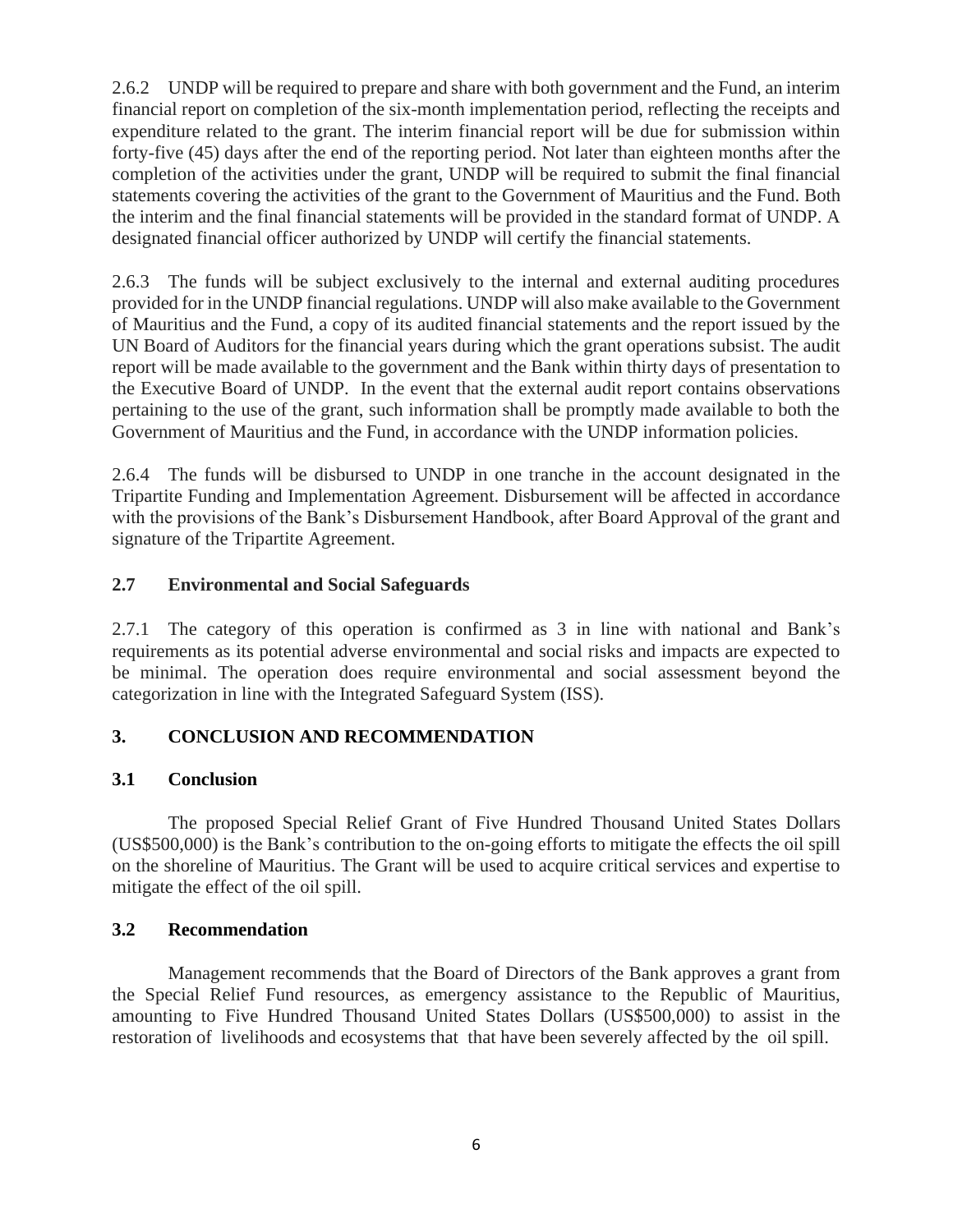

#### MINISTRY OF FOREIGN AFFAIRS, REGIONAL INTEGRATION AND INTERNATIONAL TRADE **URGENT**

#### No: 0708 (50/1/6/5V4)

07 August 2020

The Ministry of Foreign Affairs, Regional Integration and International Trade of the Republic of Mauritius presents its compliments to Diplomatic Missions and International and Regional Organisations based in Mauritius and has the honour to inform as follows:

The Honourable Nandcoomar Bodha, Minister of Foreign Affairs, Regional Integration and International Trade, in the presence of the Honourable Kavydass Ramano, Minister of Environment, Solid Waste Management and Climate Change, will chair a meeting with the Diplomatic Corps and International and Regional Organisations on Saturday 08 August 2020 at 10.00 hrs in the conference room on Level 11 of the Ministry of Foreign Affairs, Regional Integration and International Trade.

The purpose of the meeting is to discuss the possibility of assistance from friendly countries and organisations in the context of the oil spill following the running aground of the bulk carrier vessel, MV Wakashio, on the reef of Pointe d'Esny in Mauritius.

The Ministry would highly appreciate it if Heads of Missions and International and Regional Organisations could kindly attend the meeting. The Ministry regrets any inconvenience that the short notice may cause.

The Ministry of Foreign Affairs, Regional Integration and International Trade of the Republic of Mauritius avails itself of this opportunity to renew to the Diplomatic Missions and International and Regional Organisations based in Mauritius the assurances of its highest consideration.

**Diplomatic Missions and International** and Regional Organisations based in Mauritius

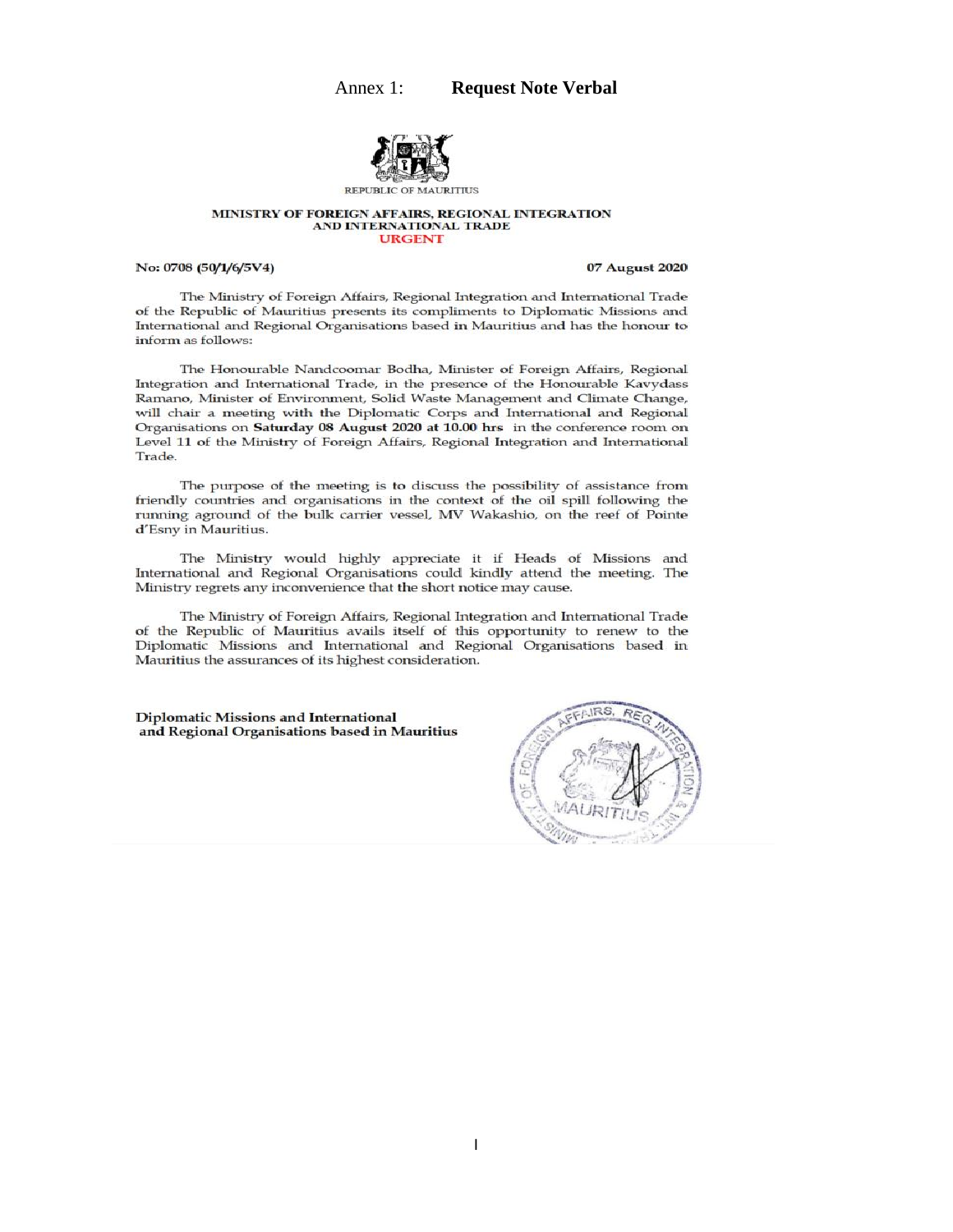### **Annex 2: Detailed Cost Table**

|                                                        |      | <b>Quantities</b> |       | Unit<br>Cost | Base Cost (USD) |         | <b>Total Incl Contingency</b><br>(USD) |         | Financing |
|--------------------------------------------------------|------|-------------------|-------|--------------|-----------------|---------|----------------------------------------|---------|-----------|
| Item Description                                       | Unit | <b>PYI</b>        | Total | (USD)        | <b>PYI</b>      | Total   | <b>PYI</b>                             | Total   | Source    |
| I. Investment costs                                    |      |                   |       |              |                 |         |                                        |         |           |
| <b>A. SERVICES</b>                                     |      |                   |       |              |                 |         |                                        |         |           |
| Salvaging and cleaning services                        |      |                   |       | 300,000      |                 | 285,000 | 300,000                                | 300,000 | ADB-SRF   |
| Damages and loss assessment<br>(DaLA) and other impact |      |                   |       |              |                 |         |                                        |         |           |
| assessments - Services                                 |      |                   |       | 160,000      |                 | 152,000 | 160,000                                | 160,000 | ADB-SRF   |
| 3.<br>Admin. costs (8%)                                |      |                   |       | 40,000       |                 | 38,000  | 40,000                                 | 40,000  | ADB-SRF   |
| <b>TOTAL COST</b>                                      |      |                   |       |              |                 |         |                                        | 500,000 |           |